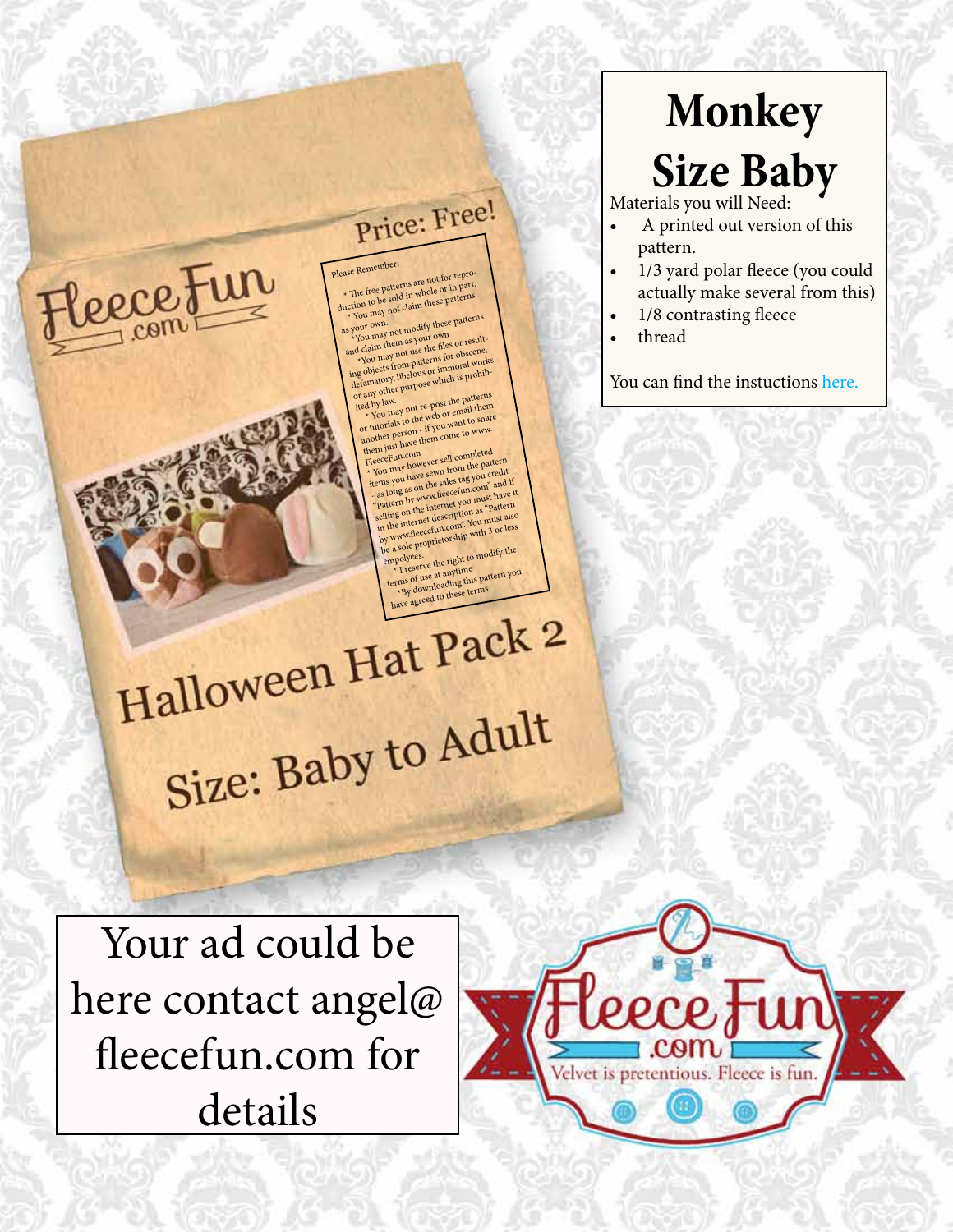## **Map None**

**All the pieces are to scale no assembly required.**

## You might also like:

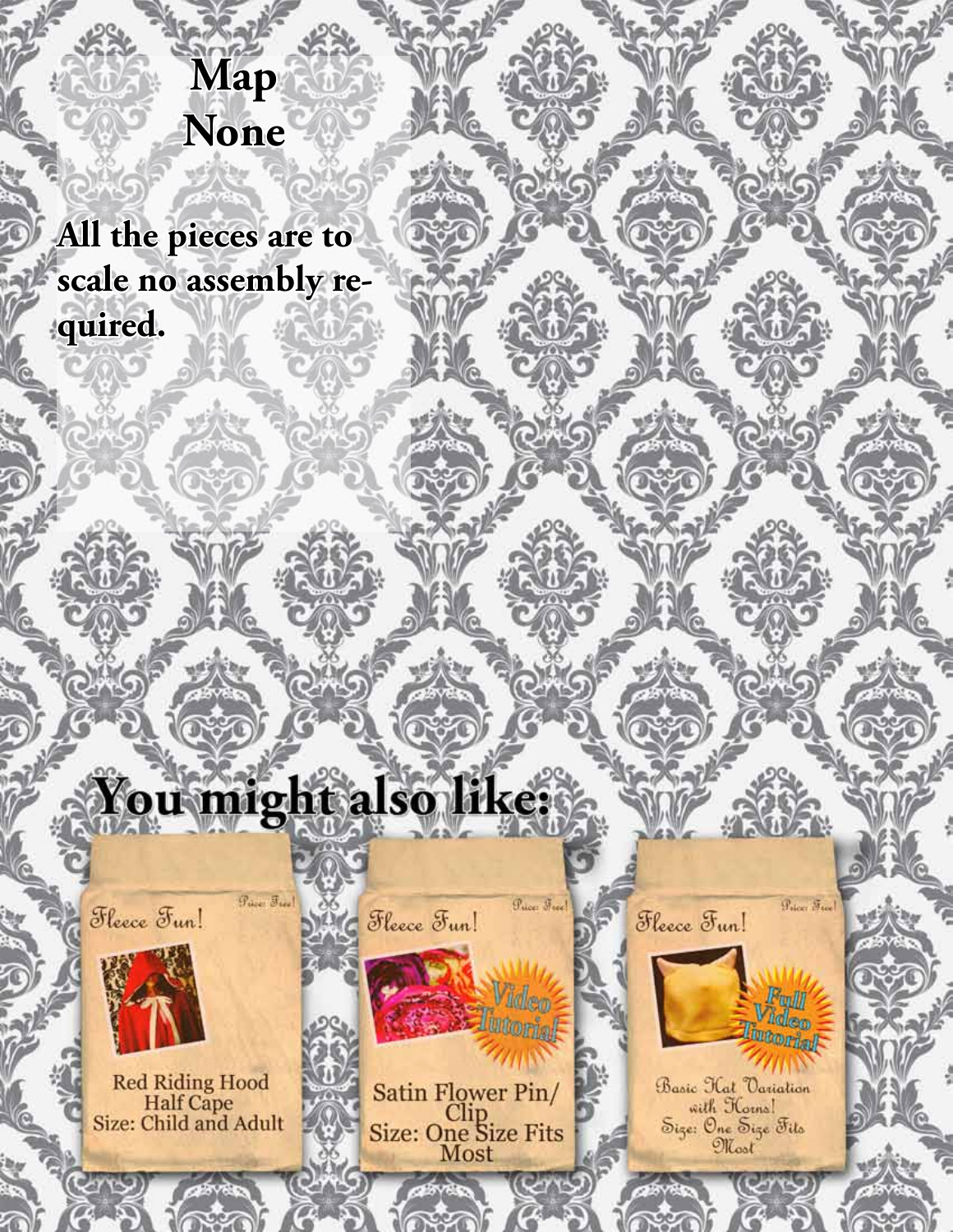